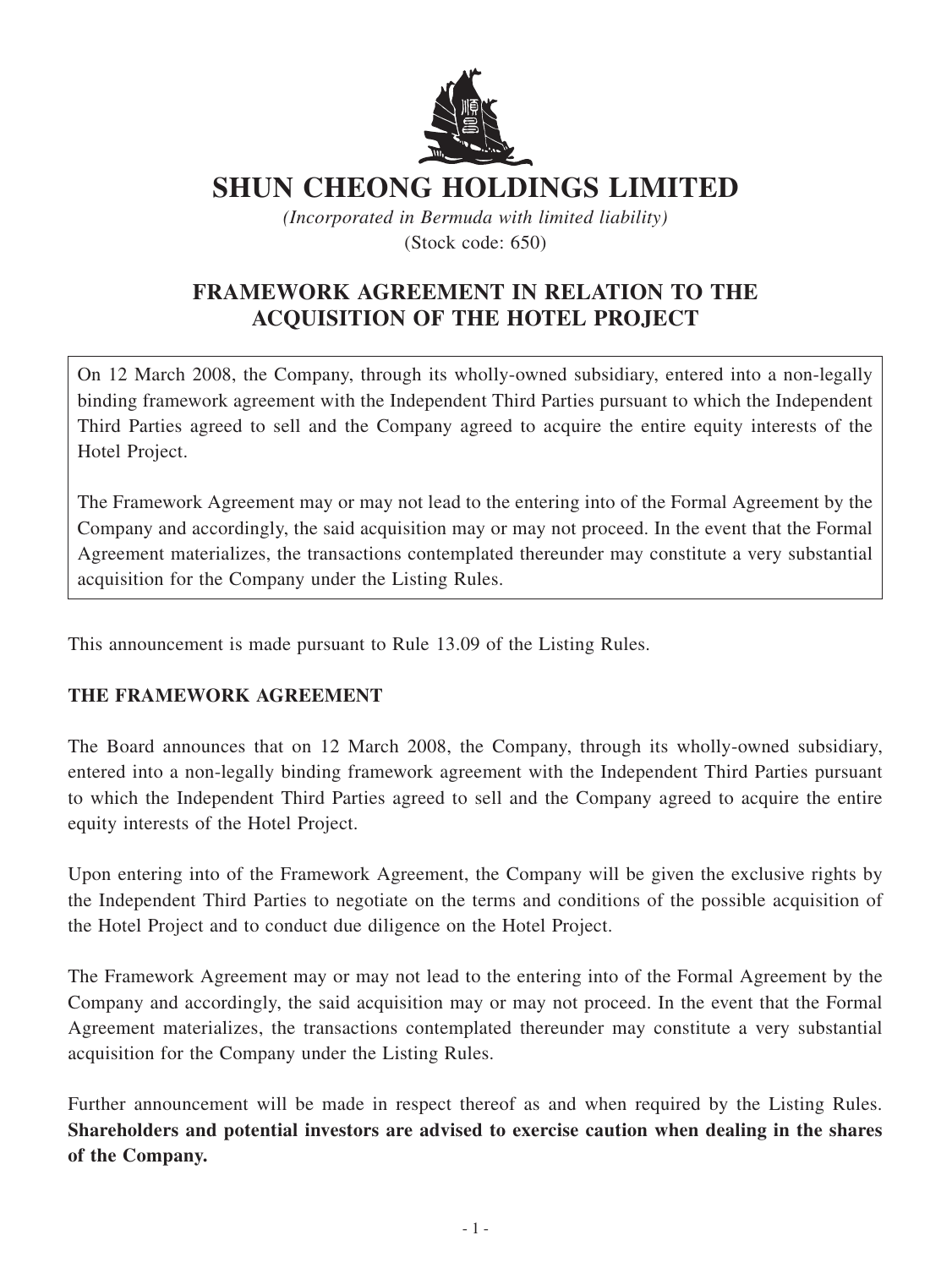## **DEFINITIONS**

In this announcement, unless the context otherwise requires, the following terms shall have the following meanings:

| "Board"                     | the board of directors                                                                                                                                                                                                                                                                                                                 |
|-----------------------------|----------------------------------------------------------------------------------------------------------------------------------------------------------------------------------------------------------------------------------------------------------------------------------------------------------------------------------------|
| "Company"                   | Shun Cheong Holdings Limited, a company incorporated in Bermuda<br>with limited liability of which shares are listed on the Stock<br>Exchange                                                                                                                                                                                          |
| "Directors"                 | director(s) of the Company                                                                                                                                                                                                                                                                                                             |
| "Framework Agreement"       | the non-legally binding framework agreement dated 12 March 2008<br>entered into between the Company and the Independent Third Parties<br>pursuant to which the Independent Third Parties agreed to sell and<br>the Company, through its wholly-owned subsidiary, agreed to acquire<br>the entire equity interests of the Hotel Project |
| "Formal Agreement"          | the formal sale and purchase agreement which may be entered into<br>by the Company with respect to the possible acquisition of the Hotel<br>Project                                                                                                                                                                                    |
| "Hotel Project"             | 廣西沃頓國際大酒店有限公司 (Guangxi Wharton International<br>Hotel Company Limited), which holds, among others, a hotel and<br>the relevant land use right in Nanning, the PRC                                                                                                                                                                      |
| "Independent Third Parties" | 北海銀河高科技產業股份有限公司 (Beihai Yinhe High Technology<br>Industry Company Limtied) and Mr. Gao Jian who respectively owns<br>95% and 5% of the equity interest in the Hotel Project                                                                                                                                                            |
| "Listing Rules"             | The Rules Governing the Listing of Securities on the Stock<br>Exchange                                                                                                                                                                                                                                                                 |
| "PRC"                       | the People's Republic of China                                                                                                                                                                                                                                                                                                         |